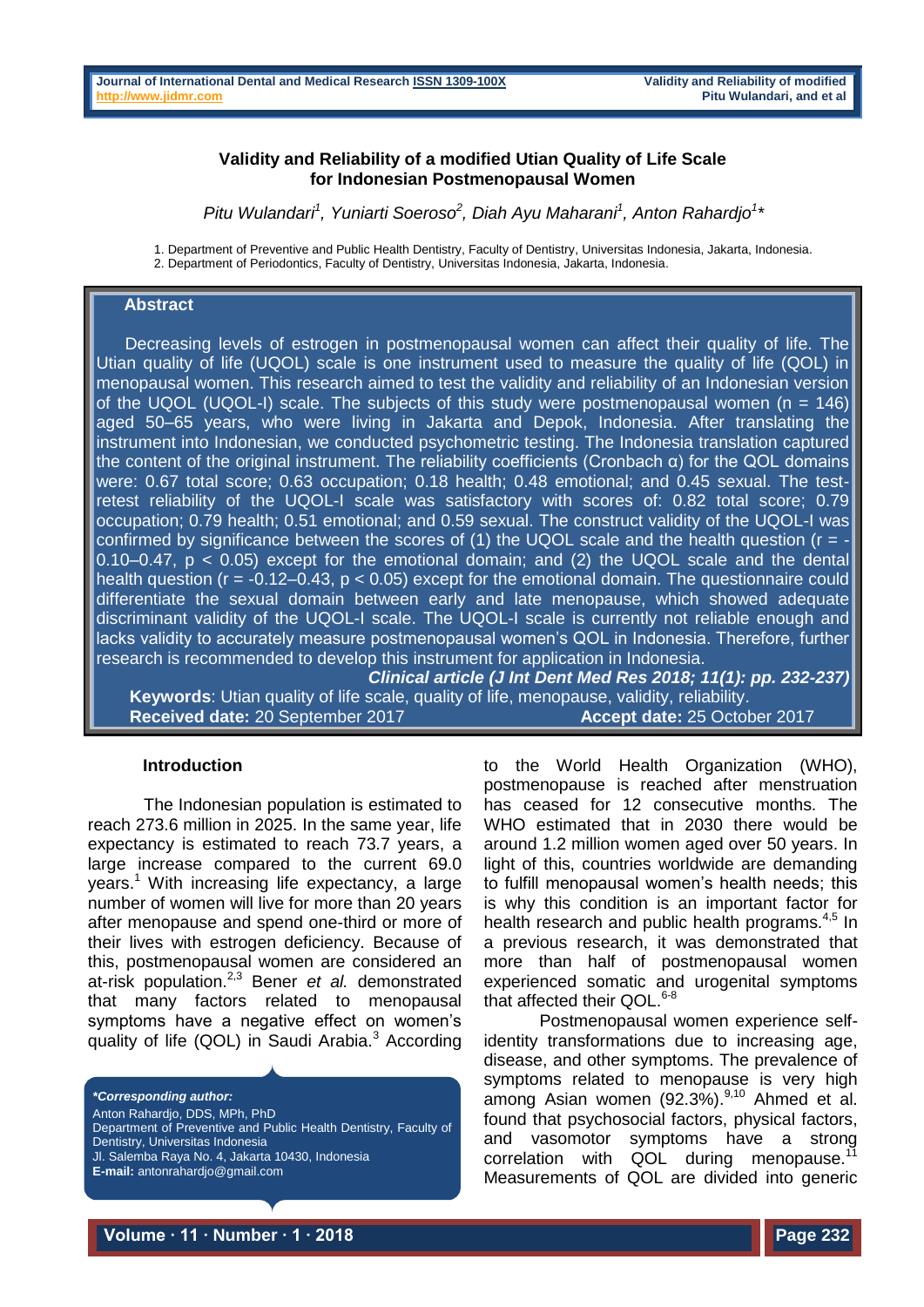and specific instruments. Generic instruments do not contain specific questions about certain conditions or diseases, whereas specific instruments generally measure specific conditions including menopause.<sup>9,12</sup> Commonly used generic instruments include the: short form (SF)- 36 health survey, Nottingham health profile (NHP), sickness impact profile (SIP), and quality of well-being scale.<sup>13</sup>

A specific instrument to measure QOL during menopause is the Greene climacteric scale, which was the first instrument to analyze symptoms using a climacteric (menopause) scale. This instrument aimed to measure the frequency of menopausal symptoms.<sup>14</sup> The women's health questionnaire (WHQ) is an instrument developed to measure distance perception from physical and emotional symptoms in middle-aged<br>women.<sup>9,14</sup> The menopause-specific QOL The menopause-specific QOL questionnaire (MENQOL) is an instrument, developed in Canada, comprising 29 items and 4 domains including vasomotor, psychosocial, physical, and sexual.<sup>7</sup> The menopause symptoms list (MSL) is an instrument comprising 25 items and 3 domains including psychological, vaso-somatic, and somatic measured with a 6 point Likert scale.<sup>14</sup> The menopause rating scale (MRS) measures menopausal symptoms and has been translated into nine different languages according to international linguistic standards and the intended culture for the QOL scales use.<sup>15</sup> The menopause QOL scale (MQOL) is an instrument developed by Pamela Jacobs and her colleagues at the Department of Psychology, Plymouth University, United Kingdom, in 2000. This instrument measures 7 domains and 48 items.<sup>14</sup>

Another instrument to evaluate the QOL in postmenopausal women is the Utian quality of life (UQOL) scale. The UQOL scale, comprising 23 items, measures how a woman accepts her life under multiple dimensions and free from somatic or psychological complaints.<sup>12,16,17</sup> This instrument was modified from the original Utian questionnaire in 1970. It was systematically designed based on prior instruments and resulted in an instrument that is capable of measuring the QOL and health aspects and is a clearly validated psychometric instrument.<sup>18</sup> The UQOL scale questionnaire originated in a country with a different culture than Indonesia, therefore, the validity and reliability of the questionnaire should be tested prior to application to

Indonesian women. The lack of information regarding postmenopausal QOL in Indonesia made the researcher interested in contributing to this subject by developing an Indonesian version of the UQOL scale questionnaire. The current research aimed to test the validity and reliability of an Indonesian UQOL (UQOL-I) scale questionnaire so that it can be applied to measure the postmenopausal quality of women's lives in Indonesia.

# **Materials and methods**

The UQOL scale consists of 23 items and 4 domains: occupation (7 items numbered 2, 3, 6, 17–9, 23); health (7 items numbered 7–10, 16, 21, 22); emotional (6 items numbered 1, 11–13, 15, 20); and sexual (3 items numbered 4, 5, 14). Items in the UQOL scale are scored on the degree of match with the subject. Every item in the UQOL scale is scored using a 5-point Likert scale: 1 being *not true of me*, to, 5 *being very true of me*. Scores of negative items were seen at numbers 4, 7, 8, 11–13, 15, and 16. Each domain score is calculated by adding the total scores of each item in each domain. Total scores were then calculated from the total scores of each item. Scores ranged from 23 (lowest score) to 115 (highest score), reflecting increasing QOL.<sup>18</sup>

The questionnaires usage was permitted by the questionnaire developers. The initial stage of this research was to adapt the questionnaire to Indonesian language and culture. Initially, translation was undertaken by two individuals and resulted in two sets of Indonesian language questionnaires, which were combined into one synthesized translation. Next, a back-translation was undertaken to translate the questionnaire back into English. All the translations were then evaluated to produce a pre-final questionnaire that was tested on actual subjects.<sup>19</sup>

Subjects were asked to fill in the questionnaire and afterwards undergo an interview to capture their thoughts about the questions and check how they answered each point according to their condition. The answers gathered from Subjects were then categorized as *not true of me, moderately true of me, and very true of me*. Questions that failed to reach more than 85% of the subject's true comprehension were revised. The total number of subjects tested at this stage was six. The entire translation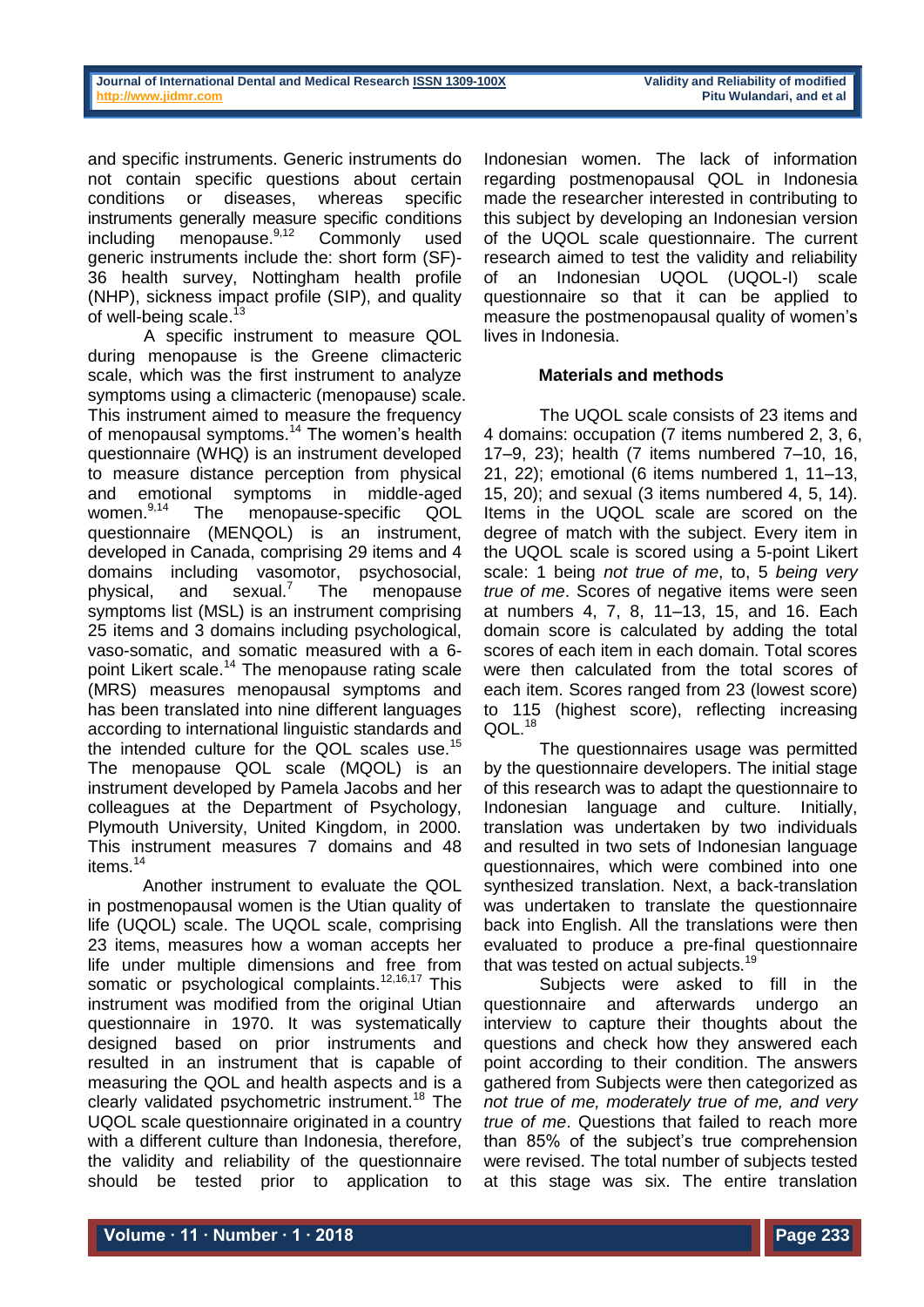process and reporting was audited and verified by the research team who determined that the entire research procedure had been followed properly.<sup>20</sup>

Statistical significance was established at *p* < 0.05. Descriptive statistics were used to describe the subjects' demographics: date of birth, age at menarche, duration of menopause, medical visit in the last three months, dental visits in the last six months, and QOL. Internal consistency reliability was measured by Cronbach α statistics with scores higher than 0.70 considered *appropriate* and scores higher than 0.90 considered as *not recommended*. <sup>21</sup> A test-retest method was estimated by reference to information gathered from 33 subjects using an intraclass correlation coefficient (ICC). Construct validity was measured by the Pearson's correlation between the total item scores and the total of each domain's score using the global questions: (1) how do you rate your general health, and (2) how do you rate your dental health. These global questions were answered with the Likert scale answers:  $1 =$  terrible;  $2 =$ quite good;  $3 =$  good enough;  $4 =$  good;  $5 =$  very good. Validity discriminants between total items and the total of each domain with the duration of menopause were measured using a Mann-Whitney test.

The research subjects consisted of postmenopausal women who: were domiciled in Jakarta and Depok, Indonesia, between April 2017 and May 2017; aged between 50 and 65 years; had entered the menopause period naturally, had not menstruated for at least one year; had an occupation; still had a spouse; were willing to participate in the research and fill out informed consent forms. The size of the sample was determined using a sample-size formula to test the validation of 92 subjects with a 95% power and a correlation coefficient of 0.3.<sup>22</sup> At least 110 subjects were required for the research (after addition of 10% of the total required sample size). This research was approved by the Dental Research Ethical Committee, Faculty of Dentistry, University of Indonesia (No: 21/Ethical Approval/ FKGUI/IV/2017 Protocol Number: 070210317).

Data were collected after the research subjects signed the informed consent forms. The researcher provided the questionnaires for the research subjects to answer according to their self-condition with three answer options. The time to complete the questionnaire was 15 to 20 minutes. Thirty-three out of 146 subjects were asked to complete the questionnaire twice in order to test-retest scoring and this was agreed to by the subjects. The total duration between the first data collection and second data collection was 14 days. Private information such as age, education level, occupation, number of births, menarche age, and duration of menopause were noted in this research. The duration of menopause was further divided into two categories: early menopause (1–5 years of menopause) and late menopause (>5 years of menopause).<sup>8</sup> Answers to the number of medical visits in the last three months and dental visits in the last six months were also noted.

## **Results**

The contents of the translated and original versions of the UQOL scale were similar. Only slight differences were observed between the back translated and the original version. No specific issues were identified during the translation/ back-translation process.

| <b>Variables</b>             | n             | %    |
|------------------------------|---------------|------|
| Age                          |               |      |
| 50-55                        | 62            | 42.5 |
| 56-60                        | 60            | 41.2 |
| 61-65                        | 24            | 16.2 |
| <b>Occupation</b>            |               |      |
| Formal                       | 46            | 31.5 |
| Informal                     | 100           | 68.5 |
| <b>Education</b>             |               |      |
| Primary school               | 19            | 13   |
| Secondary school             | 13            | 8.9  |
| High school                  | 75            | 51.4 |
| Diploma                      | 22            | 15.1 |
| Bachelor's degree            | 14            | 9.6  |
| Master's degree              | 3             | 2.1  |
| <b>Number of births</b>      |               |      |
| None                         | 1             | 0.7  |
| 1                            | 14            | 9.6  |
| $\frac{2}{3}$                | $\frac{2}{3}$ | 44   |
|                              |               | 55   |
| $\geq 4$                     | 32            | 21.9 |
| <b>Menarche</b>              |               |      |
| Age ≤11                      | 10            | 6.8  |
| Age 12-14                    | 99            | 67.8 |
| Age ≥15                      | 37            | 25.3 |
| <b>Duration of menopause</b> |               |      |
| Early menopause              | 92            | 63   |
| Late menopause               | 54            | 37   |

**Table 1**. Research Subjects' Characteristics (n = 146).

Therefore, no modification was made to the original version of the UQOL scale. There were 163 postmenopausal women willing to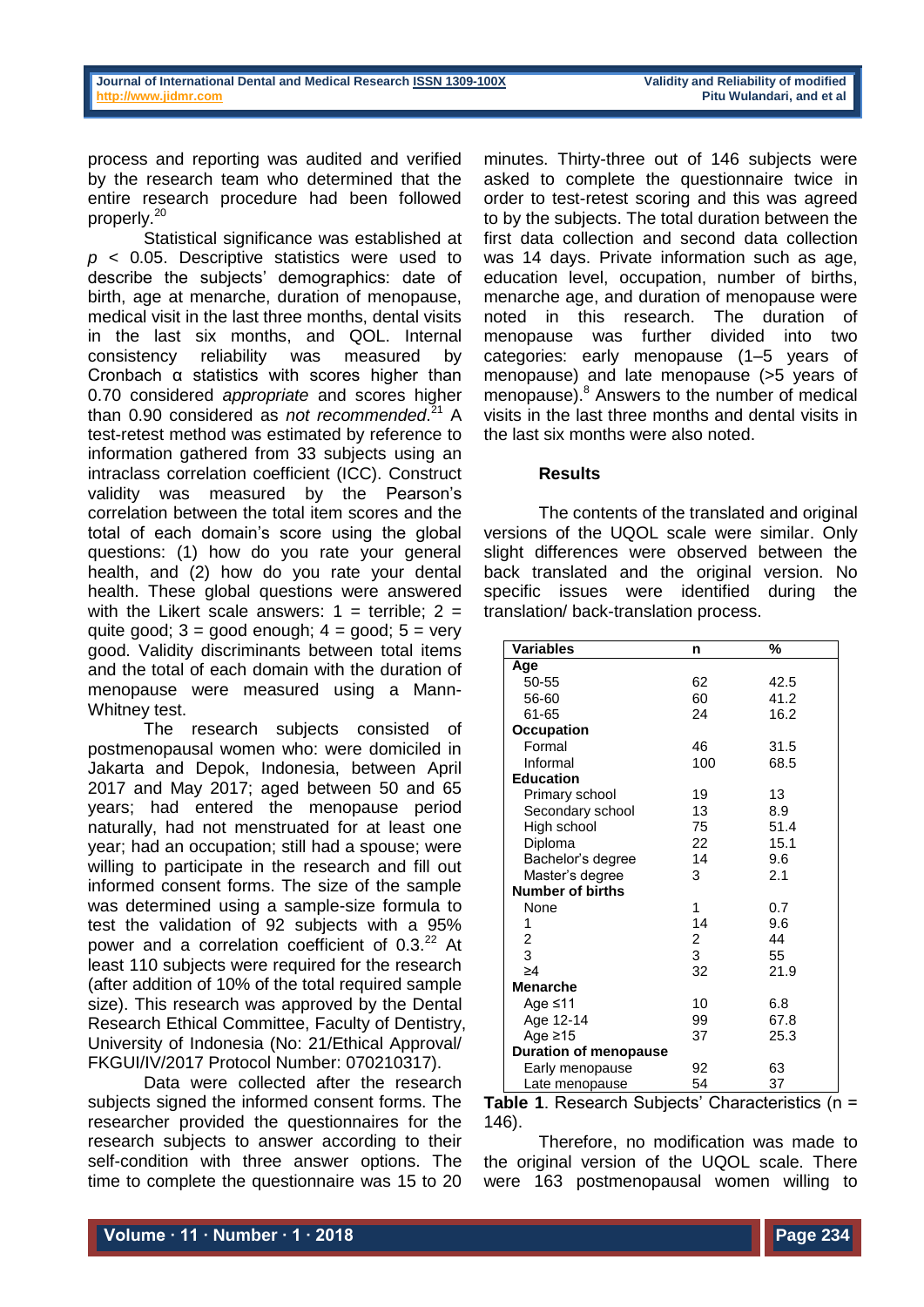participate in this research; however, 17 subjects were eliminated from the research by not fulfilling the inclusion criteria, so the total number of research subjects was 146. Table 1 shows the research subjects' characteristics. They mainly consisted of women aged 50 to 55 years (42.5%). As many as 100 subjects had informal occupations. The majority of the subjects, 75 women (51.4%), were educated to the end of high school. The largest number of births was four or more (21.9%). The majority of the subjects reached menarche at 12 to 14 years of age (67.8%), and most subjects (92 women, 63%) were at early menopause.

The average UQOL-I scale was 84.70±8.07 (ranging from 63 to 109). The average value range, including the deviation standard, of the UQOL scale domain was 10.71 to 25.68. These values were based on occupation domain 25.68±3.69; health domain 24.94±3.00; emotional domain 23.36±3.06; and sexual domain 10.71±2.33. For the UQOL-I in this study, Cronbach's alpha coefficient (n = 146) was 0.67 for overall scores; occupation 0.632; health 0.182; emotional 0.487; and sexual 0.456. Test-retest reliability was conducted for 33 subjects; an ICC value of 0.82 was achieved for the total scores indicating *good reliability* (Table 2).

| Indonesian<br>UQOL scale | Internal<br>Consistency<br>(Cronbach $\alpha$ )<br>$(n = 146)$ | <b>Test-Retest</b><br><b>Reliability</b><br>(ICC)<br>(n = 33) |
|--------------------------|----------------------------------------------------------------|---------------------------------------------------------------|
| <b>Total Scores</b>      | 0.670                                                          | 0.829                                                         |
| Occupation               | 0.632                                                          | 0.795                                                         |
| Domain                   |                                                                |                                                               |
| <b>Health Domain</b>     | 0.182                                                          | 0.799                                                         |
| Emotional                | 0.487                                                          | 0.519                                                         |
| Domain                   |                                                                |                                                               |
| Sexual Domain            | 0.456                                                          | 0.597                                                         |
| _ _                      | .                                                              | $\cdots$                                                      |

**Table 2**. Reliability of Indonesian UQOL.

|                      | Health (n = $146$ ) |          | Oral Health ( $n =$<br>146) |          |
|----------------------|---------------------|----------|-----------------------------|----------|
|                      |                     | p value* |                             | p value* |
| <b>Total Scores</b>  | 0.27                | 0.00     | 0.23                        | 0.00     |
| Occupation           | 0.22                | 0.00     | 0.19                        | 0.02     |
| Domain               |                     |          |                             |          |
| <b>Health Domain</b> | 0.47                | 0.00     | 0.43                        | 0.00     |
| Emotional            | $-0.1$              | 0.21     | $-0.12$                     | 0.14     |
| Domain               |                     |          |                             |          |
| Sexual Domain        | 0.23                | 0.00     | 0.16                        | 0.04     |

**Table 3.** Construct (Convergent) Validity. \*Spearman's correlation.

|                                                          | Early<br><b>Menopause</b><br>$(n = 92)$<br>Mean (SD) | Late<br><b>Menopause</b><br>$(n = 54)$<br>Mean (SD) | р<br>val<br>ue* |  |  |
|----------------------------------------------------------|------------------------------------------------------|-----------------------------------------------------|-----------------|--|--|
| <b>Total Domain</b>                                      | 85.54 (7.77)                                         | 83.26 (8.43)                                        | 0.27            |  |  |
| Occupation                                               | 25.99 (3.53)                                         | 25.17 (3.97)                                        | 0.27            |  |  |
| Domain                                                   |                                                      |                                                     |                 |  |  |
| <b>Health Domain</b>                                     | 25.04 (3.26)                                         | 24.76 (2.53)                                        | 0.35            |  |  |
| Emotional                                                | 23.58 (2.91)                                         | 23.00 (3.29)                                        | 0.44            |  |  |
| Domain                                                   |                                                      |                                                     |                 |  |  |
| Sexual Domain                                            | 10.93 (2.45)                                         | 10.33 (2.07)                                        | 0.04            |  |  |
| <b>Fable 4.</b> Discriminant Validity *Mann-Whitney test |                                                      |                                                     |                 |  |  |

Construct validities indicated that total scores and the occupation, health, and sexual domains of the UQOL-I scale had significant relationships with general and dental health (Table 3). This was not applicable for the emotional domain (Table 3). Discriminant validity indicated the sexual domain differentiated between early and late menopause (Table 4).

## **Discussion**

Quality of life (QOL) is an important endpoint for health and medical research. QOL can be related to an individual or group of patients in a large population.<sup>9</sup> Menopause is a unique experience. It is a condition rather than a disease, being a phase of biological and physiological development. This cross-adaptation research was adapted and successfully validated for use with post-menopausal women in Indonesia. The study showed that research subjects were able to provide perceptions of themselves in relation to post-menopausal QOL.

Conceptual similarities of both the translated and original instrument were conducted by two English translators. During face validity, six subjects had difficulty understanding the word *control* that appeared in items 1, 9, 13, and 16. Accordingly, the word was replaced with *master*. As well as obtaining detailed translations, the study also implemented a pre-test phase of the questionnaire content to identify potential problems such as a misconception of the meaning of the words in each item. The results showed that there were semantic similarities between the Indonesian translation and the original version of the UQOL scale.

The Cronbach  $\alpha$  reliability tests, in which a construct is measured, statistically tested the internal consistency of each instrument item. Overall, the Cronbach α score for the UQOL-I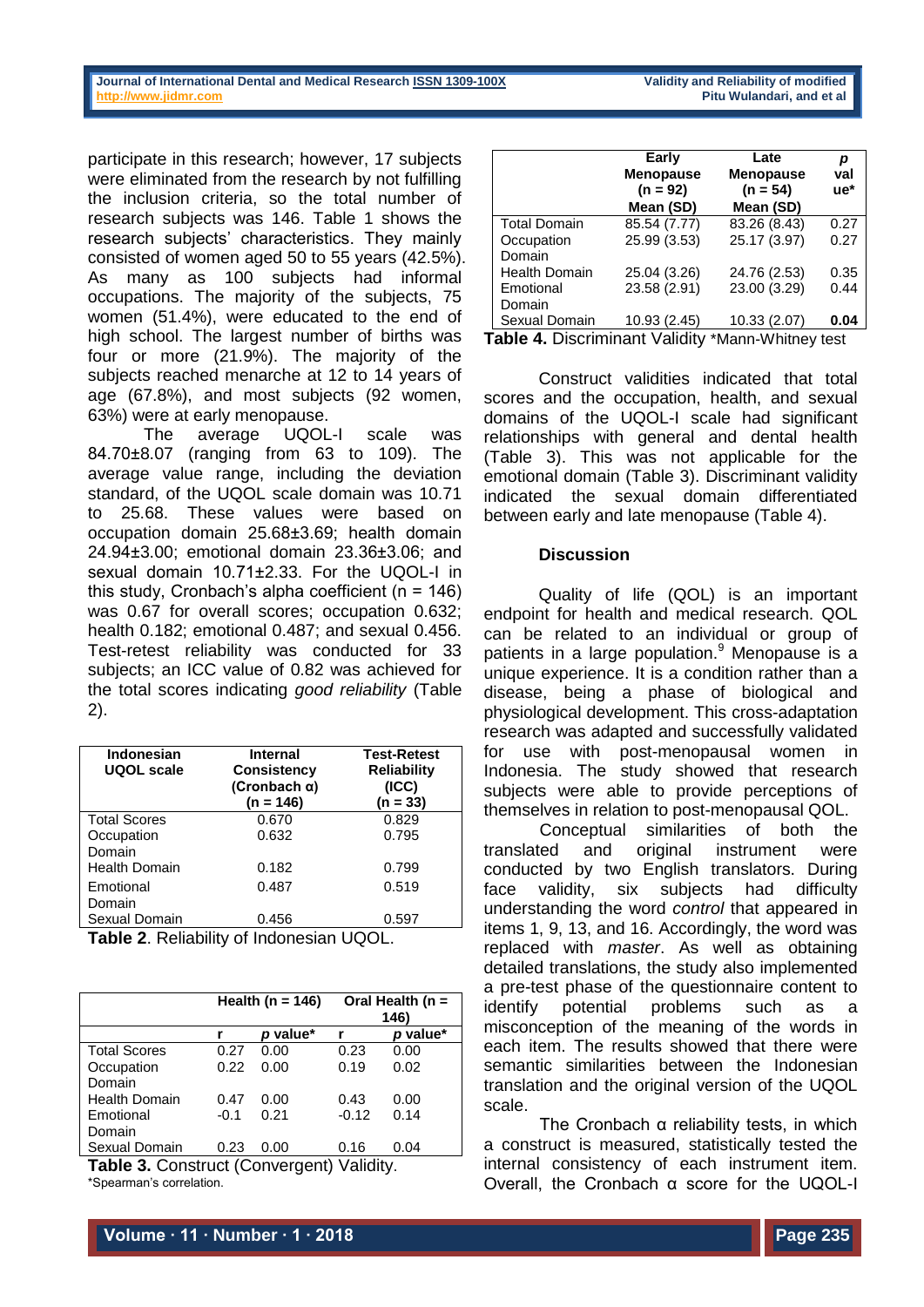scale was 0.67, that is, in the range of *questionable*. This was lower than any score from the original UQOL, UQOL-C (Chinese version), and Serbian UQOL.<sup>17,18</sup> This may have occurred because of the subject's misinterpretation of the questionnaire items and environmental factors such as fatigue and other feelings that may have affected subject's ability to fill in the questionnaire. Items that are unclear or hard to comprehend, according to the subjects, decreases the questionnaire's reliability.

Test-retest is an evaluation concept that is routinely used to measure an equipment's validation process. Test-retest is the ability of measuring equipment to be used twice by the same subject and result in similar scores at different times.<sup>20</sup> In this research, the test-retest value using ICC was 0.89, indicating *good reliability*. The health domain had the highest score of 0.79, indicating *acceptable reliability*. For psychometric assessment, use of Cronbach α for testing reliability had several advantages; it is rarely challenged, and is commonly used as a reference to measure reliability. However, it is important to analyze the α value in depth and compare it with a test-retest index.<sup>21</sup>

Construct validity of the Indonesian UQAL scale showed that all items had significant relationships with general health and dental health except in the emotional domain. Items in the occupation, health, and sexual domains had a positive correlation with health and dental health, except for the emotional domain, which showed a negative correlation. Total scores and health domains had moderate correlation. This showed that items in the UQOL-I scale generally represented the image of general and dental health in Indonesia, despite the weak correlation.

Discriminant validity was measured using menopause duration variables divided into early menopause and late menopause. Menopause duration was selected since the longer the duration of menopause, the lower estrogen hormone levels will be, causing several somatic, vasomotor, sexual, and psychological signs that can affect postmenopausal women's QOL. Items in the UQOL scale and occupation, health, and emotional domains could not change the duration of menopause. Only items in the sexual domain could change the duration of menopause. This may be due to postmenopausal women experiencing sexual disturbances 3.2 times more than average women, and this condition may

affect their QOL.<sup>22</sup> This research was designed as a cross-sectional study where many independent variables were able to affect the results. The subject's lack of comprehension of the research items may have caused the Cronbach α values to fall within the *questionable* category. This suggests that future research requires vocabulary changes to assist the subjects' comprehension. The highly variable educational backgrounds of the subjects were also suspected to have affected how they filled in the questionnaires.

# **Conclusions**

The current study showed that the Indonesian UQOL scale needs further development to improve its reliability and validity for measuring the quality of life of Indonesian postmenopausal women. Therefore, further research should be carried out in order to develop this instrument for application in Indonesia.

# **Declaration of Interest**

The authors report no conflict of interest.

## **References**

- **1.** Indonesian National Development Agency. Tahun 2025, Angka Harapan Hidup Penduduk Indonesia 73, 7 Tahun. 2015:1. [http://www.bappenas.go.id/node/142/1277/tahun-2025-angka](http://www.bappenas.go.id/node/142/1277/tahun-2025-angka-harapan-hidup-penduduk-indonesia-737-tahun/)[harapan-hidup-penduduk-indonesia-737-tahun/.](http://www.bappenas.go.id/node/142/1277/tahun-2025-angka-harapan-hidup-penduduk-indonesia-737-tahun/)
- **2.** Kwak EK, Park HS, Kang NM. Menopause Knowledge, Attitude, Symptom and Management among Midlife Employed Women. J Menopausal Med. 2014;20(3):118-25.
- **3.** Bener A, Falah A. A Measurement-Specific Quality-of-Life Satisfaction during Premenopause, Perimenopause and Postmenopause in Arabian Qatari Women. J. Midlife. Health. 2014;5(3):126-34.
- **4.** Izetbegovic S, Stojkanovic G, Ribic N, Mehmedbasic E. Features of Postmenopausal Uterine Haemorrhage. Med. Arch. 2013;67(6):431-4.
- **5.** Van Hanegem N, Breijer MC, Khan KS, et al. Diagnostic Evaluation of the Endometrium in Postmenopausal Bleeding: An Evidence-Based Approach. Maturitas. 2011; 68(2):155-64.
- **6.** Twfeekmohammed S, Ragb K, Shabana A, Elsaid S, Emam MA. Evaluation of Post-Menopausal Symptoms: It's Effect on Female â€TM s Quality of Life. Int. J. Nurs. Didact. 2016; 6:1-8.
- **7.** Radtke, J. Terhorst, L. Cohen, S. The Menopause-Specific Quality of Life (MENQOL) Questionnaire: Psychometric Evaluation among Breast Cancer Survivors. Menopause. 2011;18(3):289-95.
- **8.** Poomalar GK, Arounassalame B. The Quality of Life During and After Menopause among Rural Women. J. Clin. Diagnostic. Res. 2013;7(1):135-9.
- 9. Schneider HPG, Maclennan H, Feeny D. Assessment of Health-Related Quality of Life in Menopause and Aging. Climacteric. 2008; 11:93-107.